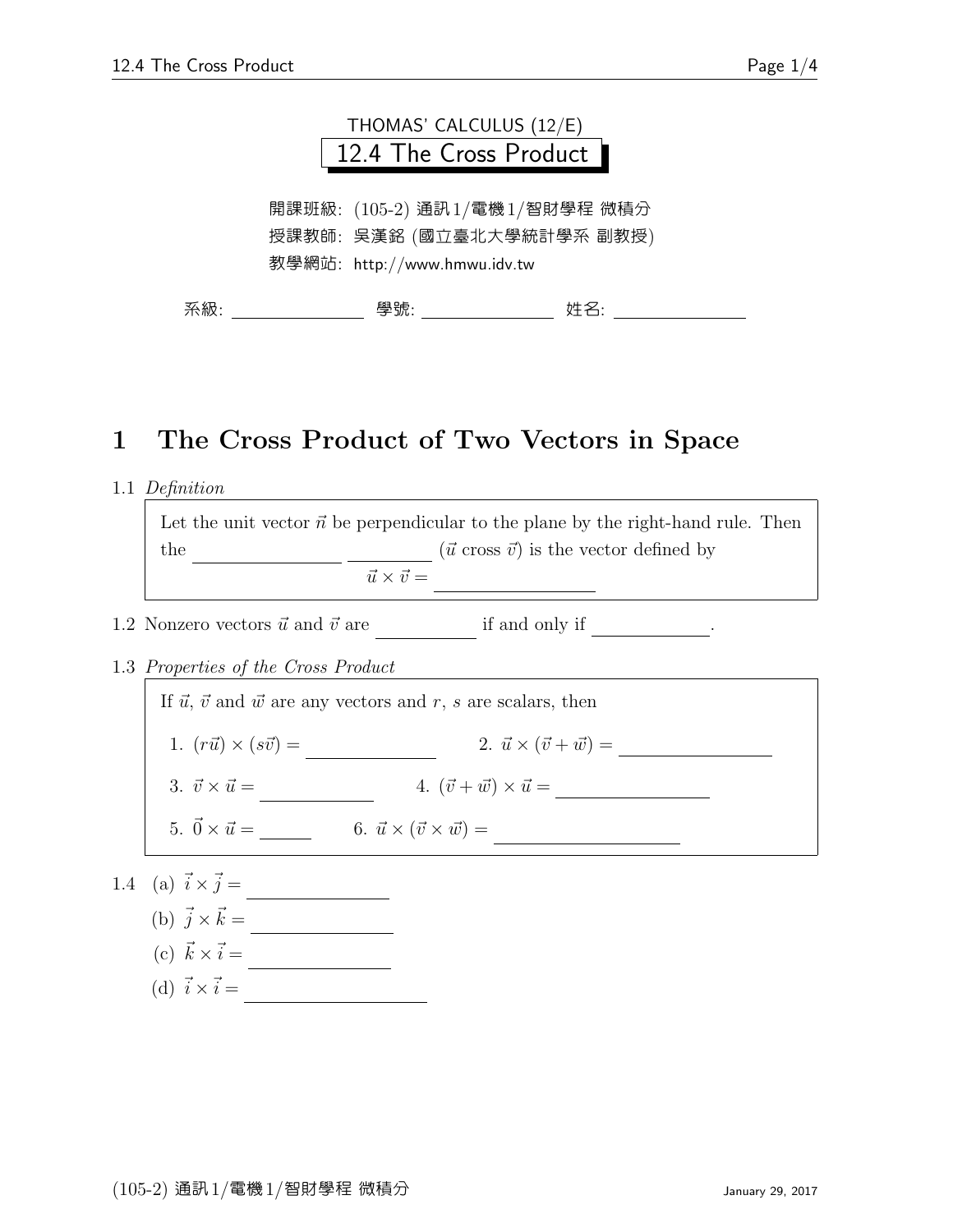

**FIGURE 12.29** The pairwise cross products of  $\mathbf{i}$ ,  $\mathbf{j}$ , and  $\mathbf{k}$ .



FIGURE 12.30 The parallelogram determined by **u** and **v**.

 $\overline{a}$ 

 $\overline{a}$ 

1.5 If  $\vec{u} = u_1 \vec{i} + u_2 \vec{j} + u_3 \vec{k}$  and  $\vec{v} = v_1 \vec{i} + v_2 \vec{j} + v_3 \vec{k}$ , then  $\frac{1}{2}$   $\frac{1}{2}$   $\frac{1}{2}$   $\frac{1}{2}$   $\frac{1}{2}$   $\frac{1}{2}$   $\frac{1}{2}$   $\frac{1}{2}$   $\frac{1}{2}$   $\frac{1}{2}$   $\frac{1}{2}$   $\frac{1}{2}$   $\frac{1}{2}$   $\frac{1}{2}$   $\frac{1}{2}$   $\frac{1}{2}$   $\frac{1}{2}$   $\frac{1}{2}$   $\frac{1}{2}$   $\frac{1}{2}$   $\frac{1}{2}$   $\frac{1}{2}$ 

 $\vec{u} \times \vec{v} =$ 

 $\overline{a}$ 

pf.

1.6 Calculating the triple scalar product as a determinnat.

$$
(\vec{u} \times \vec{v}) \cdot \vec{w} =
$$

pf.

1.7 The magnitude of  $\vec{u} \times \vec{v}$  is the area of the determined by  $\vec{u}$  and  $\vec{v}$ ,  $\vec{u}$  being the  $\_\_\_\_\_$  of the parallelogram and  $\|\vec{v}\|\|\sin\theta\|$  the  $\_\_\_\_\_\_\_\_\_\_$ 

 $\overline{a}$ 

 $\begin{array}{rcl} \Vert \vec{u} \times \vec{v} \Vert = \qquad \qquad & = \qquad \qquad \end{array}$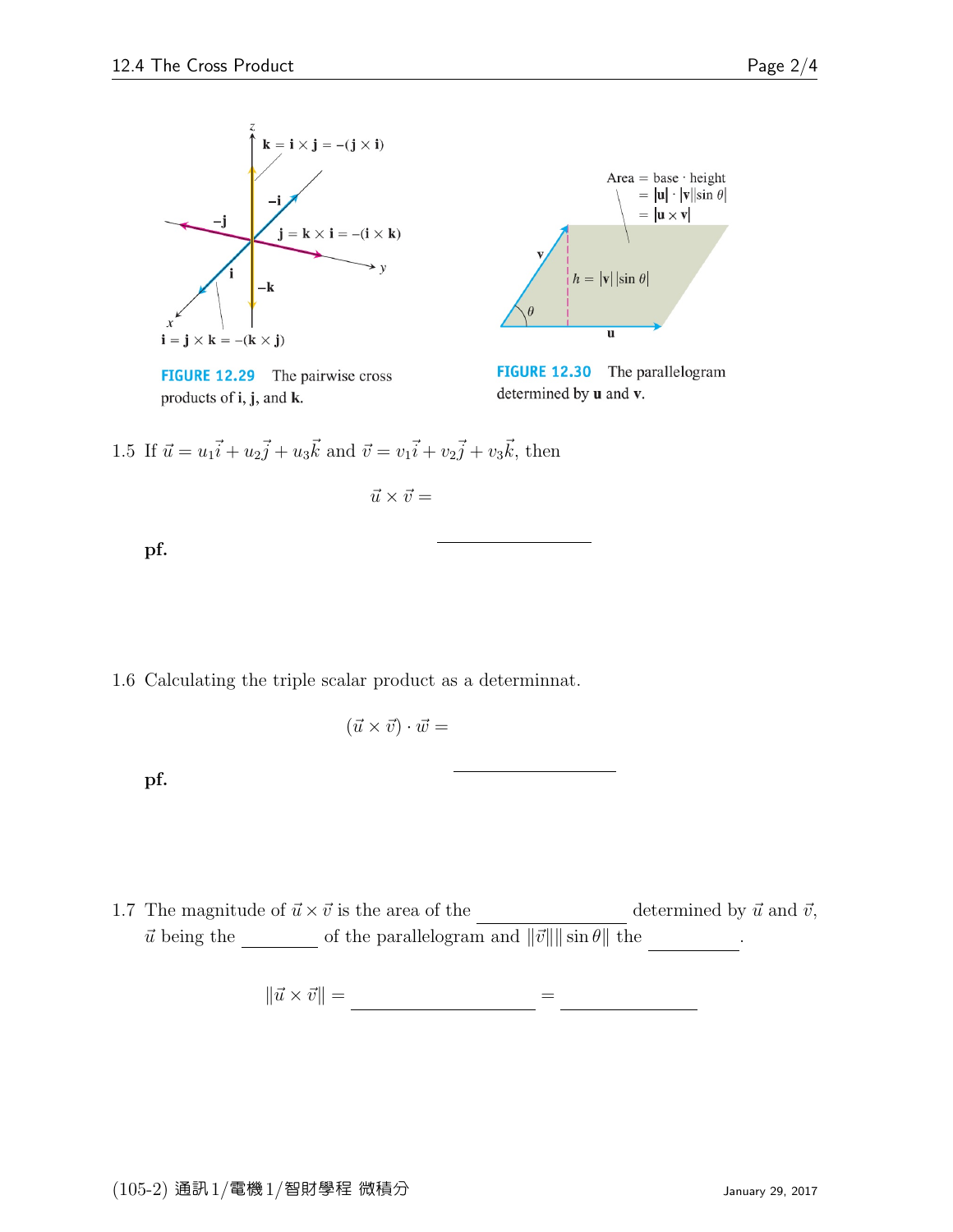Ex. 1 . . . . . . . . . . . . . . . . . . . . . . . . . . . . . . . . . . . . . . . . . . . . . . . . . . . . (example1, p684) Find  $\vec{u} \times \vec{v}$  and  $\vec{v} \times \vec{u}$  if  $\vec{u} = 2\vec{i} + \vec{j} + \vec{k}$  and  $\vec{v} = -4\vec{i} + 3\vec{j} + \vec{k}$ . sol:

Ex. 2 . . . . . . . . . . . . . . . . . . . . . . . . . . . . . . . . . . . . . . . . . . . . . . . . . . . . (example2, p684)

Find a vector perpendicular to the plane of  $P(1, -1, 0)$ ,  $Q(2, 1, -1)$ , and  $R(-1, 1, 2)$ . sol:

Ex. 3 . . . . . . . . . . . . . . . . . . . . . . . . . . . . . . . . . . . . . . . . . . . . . . . . . . . . (example4, p684)

Find a unit vector perpendicular to the plane of  $P(1, -1, 0)$ ,  $Q(2, 1, -1)$ , and  $R(-1, 1, 2)$ . sol: